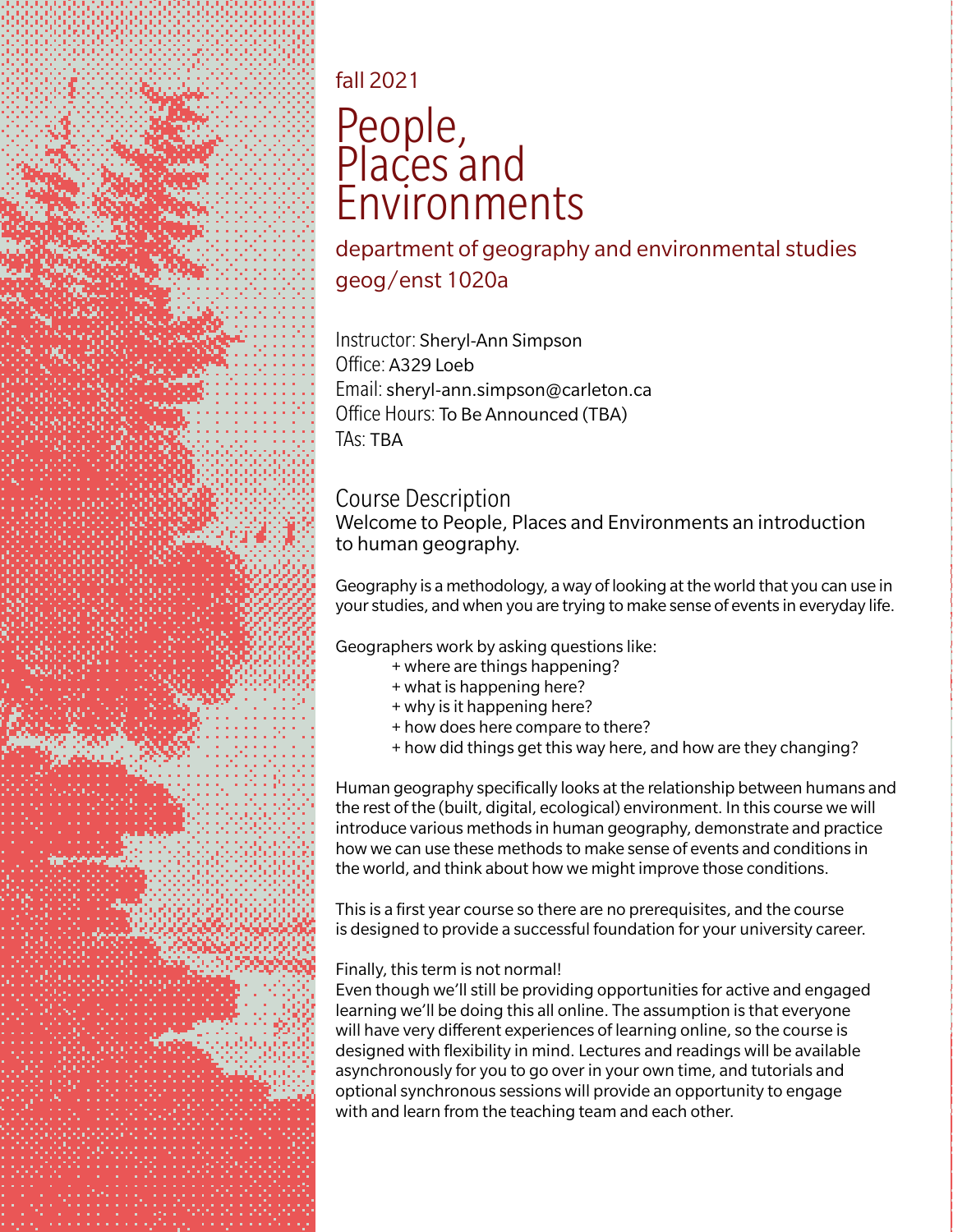### Learning Outcomes

Participation in this course provides opportunities to:

- 1. Continue to practice skills in reading and writing across a range of styles and media;
- 2. Recognize and define key ideas from human geography;
- 3. Describe the connections between human geography and everyday questions and concerns;
- 4. Use key ideas to reflect on your own engagement and experiences in the world.

### Active Learning, Care and Accessibility

One of the ways university is very different from secondary school is that to get the most out of the experience (including doing well in courses), you need to be an active learner. That means scheduling your time to think about balance and tradeoff between different obligations. It also means taking the initiative in your learning, including using available resources, participating when you can, and reflecting on what you are learning and how it might connect to your studies or everyday life.

Active learning also means taking risks, like sharing your ideas and understandings, trying new things, and listening with openness and care to different perspectives.

You are also expected to complete all of your work with honesty and integrity, and where you are unclear about what is permitted please take advantage of student success resources around writing, research and citation [see chart below], and do not hesitate to ask the teaching team!

While school is really important, even more than ever, taking care of yourself, your family and your community is more important.

You can get in touch with Health and Counseling Services [carleton.ca/health] for ideas around physically and mentally wellness, and when you are in need of health care. Awards and Financial Aid provides support for unexpected expenses or economic hardship [carleton.ca/awards/otherassistance-2/].

The details of your medical diagnosis, financial, family and community circumstances are your own stories to share or not share as you choose. But letting the teaching team know, in general terms, if something is impacting your learning means that we can work with you around accommodations, adjustments and alternatives to help you meet the requirements of the course.

The teaching team also believes the course will be made stronger through the participation of students with a wide range of abilities, disabilities, identities, skills and experiences. So we are working to make the course as accessible as possible for all students. Please do not hesitate to approach us if there is something that would support your learning, and that we may not have thought of, including accommodations and supports in addition to those listed on page 5.

There are also centres, groups and clubs across campus that are still working to provide information, and build community. Reaching out and getting involved, even if it's online or at a distance, can be another important way to improve your university experience [see list on page 6].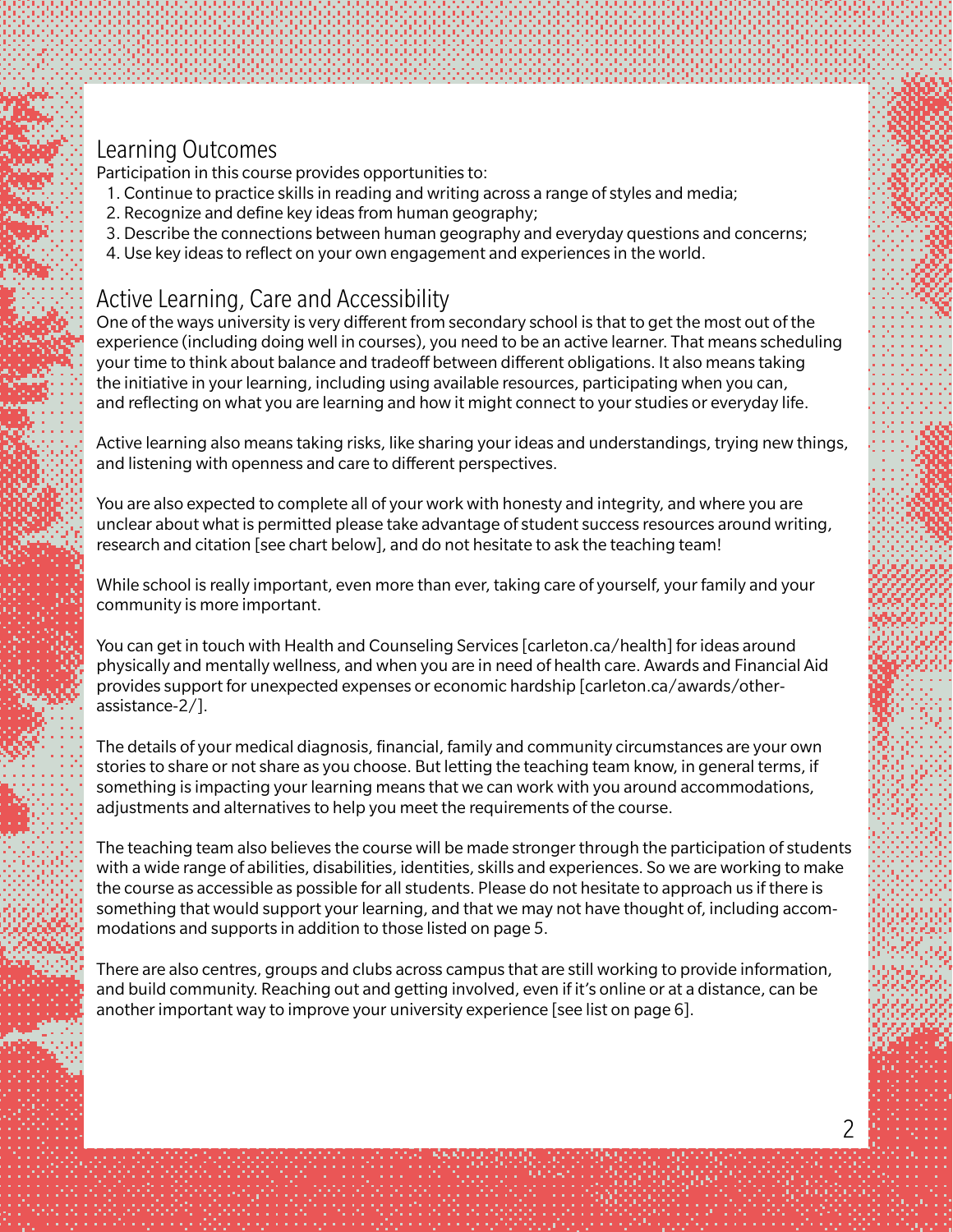### **Texts**

There is no textbook for this course. Required readings and the reading schedule will be posted on the course Brightspace, our online portal for the course.

### Course Calendar

Throughout the course we will introduce keywords and methods from different areas of human geography. Then we will use these keywords and methods to help us understand specific cases focused on key events of the day including urban development, ongoing colonialism and refusals, developments in capitalism, and the climate crisis.

#### Introductions

 September 8 asynchronous lecture released\* September 10 synchronous Q+A [optional + recorded] September 10-14 tutorials

#### Unit 1: Political geography

 September 15 asynchronous lecture released September 17 synchronous Q+A [optional + recorded] September 17-21 tutorials

 September 22 asynchronous lecture released September 24 synchronous Q+A [optional + recorded] September 24-28 tutorials

#### Unit 2: Cartography

 September 29 asynchronous lecture released October 1 synchronous Q+A [optional + recorded] October 1-5 tutorials

 October 6 asynchronous lecture released October 8 synchronous Q+A [optional + recorded] No Tutorials [Thanksgiving Break

#### Unit 3: Cultural geography

 October 13 asynchronous lecture released October 15 synchronous live Q+A [optional + recorded] October 15-19 tutorials

 October 20 asynchronous lecture released October 22 synchronous Q+A [optional + recorded] October 22 + November 1+2 tutorials

Fall Break October 23-October 31 [no synchronous class activities]

#### Unit 4: Economic geography

 October 27 asynchronous lecture released November 5 synchronous Q+A [optional + recorded] November 5-9 tutorials

 November 10 asynchronous lecture released November 12 synchronous Q+A [optional + recorded] November 12-16 tutorials

Unit 5: Population + Health geography November 17 asynchronous lecture released November 19 synchronous Q+A [optional + recorded] November 19-23 tutorials

 November 24 asynchronous lecture released November 26 synchronous Q+A [optional + recorded] November 26-30 tutorials

#### Unit 6: Digital geography

 December 1 asynchronous lecture released December 3 synchronous Q+A [optional + recorded] No tutorials

\* Since we're all experimenting a bit this term the lecture release dates might need to change to support learning. Students will be given notice of any major changes.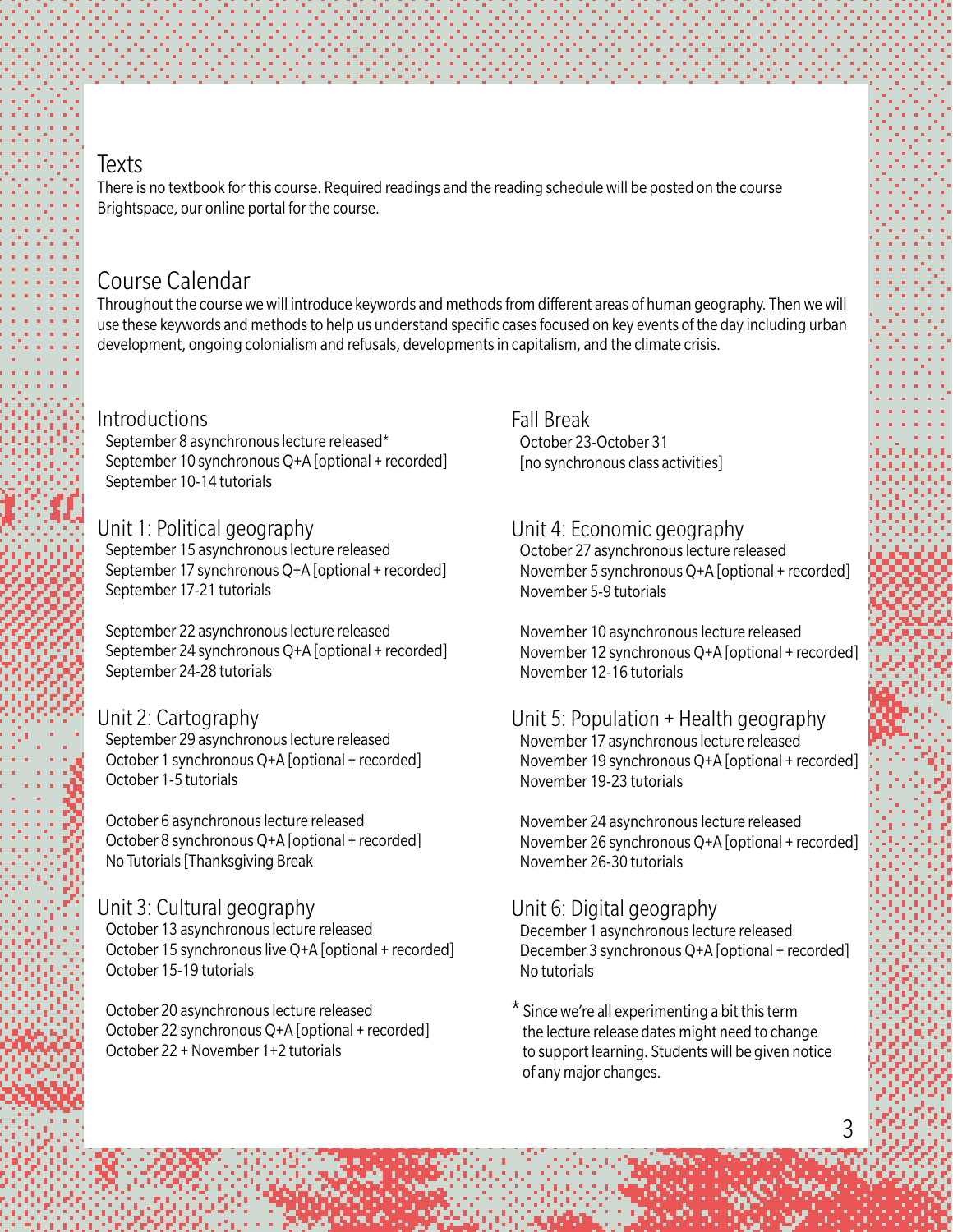### Evaluation

Detailed assignment descriptions will be released throughout the term.

The main assignments correspond to the units of the course, and will require you to demonstrate your knowledge, comprehension and application of key ideas and methods. All assignments should be submitted on Brightspace.

All assignment evaluations will be returned on Brightspace, remember to read comments and not just look at your grade. These comments will help you to improve your work throughout the term.

Assignment 1: Cultural Geography (15%) due September 30 by 11:59p Assignment 2: Cartography (15%) due October 14 by 11:59p Assignment 3: Political Geography (15%) due November 4 by 11:59p Assignment 4: Economic Geography (15%) due November 18 by 11:59p Assignment 5: Population + Health Geography (15%) due December 2 by 11:59p Assignment 6: Compare and Contrast (15%) due December 10 by 11:59p Lecture Reflections (5%) each week there will be short reflection exercises embedded in the lectures to give you an opportunity to evaluate your understanding of readings and lectures. due: ongoing, final date to submit December 23 by 11:59p Final Reflection (5%) the final assignment is an opportunity for you to reflect on your learning throughout the terms, and what you want to do with it next. due December 23 by 11:59p Late assignments will be accepted but points will be deducted, details of the policy will be discussed in class. Exceptions include lecture reflections and assignments due during finals period which cannot be submitted late.

"Standing in a course is determined by the course instructor subject to the approval of the Faculty Dean. This means that grades submitted by the instructor may be subject to revision. No grades are final until they have been approved by the Dean."[source: FASS Undergraduate Teaching Regulation and Procedures 2020-2021, p18]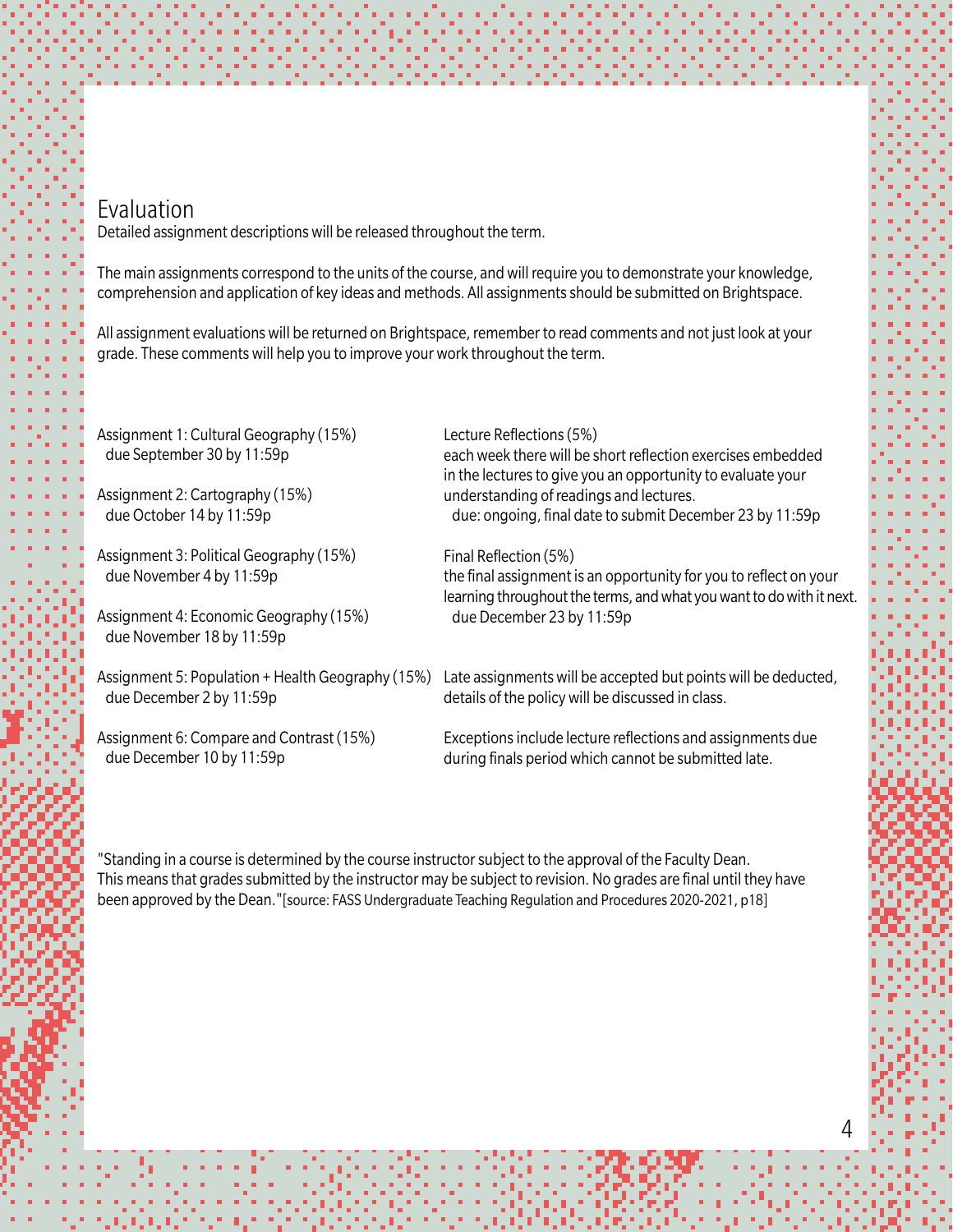#### Academic Integrity

"The University Academic Integrity Policy defines plagiarism as "presenting, whether intentionally or not, the ideas, expression of ideas or work of others as one's own." This includes reproducing or paraphrasing portions of someone else's published or unpublished material, regardless of the source, and presenting these as one's own without proper citation or reference to the original source. Examples of sources from which the ideas, expressions of ideas or works of others may be drawn from include but are not limited to: books, articles, papers, literary compositions and phrases, performance compositions, chemical compounds, art works, laboratory reports, research results, calculations and the results of calculations, diagrams, constructions, computer reports, computer code/software, material on the internet and/or conversations."

Plagiarism is a serious offence that cannot be resolved directly by the course's instructor. The Associate Dean of the Faculty conducts a rigorous investigation, including an interview with the student, when an instructor suspects a piece of work has been plagiarized. Penalties are not trivial. They can include a final grade of "F" for the course or even suspension or expulsion from the University.

#### Academic Accommodation

You may need special arrangements to meet your academic obligations during the term. For an accommodation request the processes are as follows:

Pregnancy obligation: write to me with any requests for academic accommodation [...] as soon as possible after the need for accommodation is known to exist. […].

Religious obligation: write to me with any requests for academic accommodation […] soon as possible after the need for accommodation is known to exist. For more details [visit]: https://carleton.ca/equity/focus/discriminationharassment/religious-spiritual-observances/.

Academic Accommodations for Students with Disabilities: The Paul Menton Centre for Students with Disabilities (PMC) provides services to students with Learning Disabilities (LD), psychiatric/mental health disabilities, Attention Deficit Hyperactivity Disorder (ADHD), Autism Spectrum Disorders (ASD), chronic medical conditions, and impairments in mobility, hearing, and vision. If you have a disability requiring academic accommodations in this course, please contact PMC at 613-520- 6608 or pmc@carleton.ca for a formal evaluation. If you are already registered with the PMC, contact your PMC coordinator to send me your Letter of Accommodation at the beginning of the term[…]. After requesting accommodation from PMC, meet with me to ensure accommodation arrangements are made. Please consult the PMC website for the deadline to request accommodations for the formally-scheduled exam (if applicable).

Survivors of Sexual Violence: As a community, Carleton University is committed to maintaining a positive learning, working and living environment where sexual violence will not be tolerated, and where survivors are supported through academic accommodations as per Carleton's Sexual Violence Policy. For more information about the services available at the university and to obtain information about sexual violence and/or support, visit: https://carleton.ca/equity/sexual-assault-support-services

Accommodation for Student Activities: Carleton University recognizes the substantial benefits, both to the individual student and for the university, that result from a student participating in activities beyond the classroom experience. Reasonable accommodation will be provided to students who compete or perform at the national or international level. Write to me with any requests for academic accommodation during the first two weeks of class, or as soon as possible after the need for accommodation is known to exist. https://carleton.ca/senate/wp-content/uploads/Accommodationfor-Student-Activities-1.pdf

[source: FASS Undergraduate Teaching Regulation and Procedures 2021]